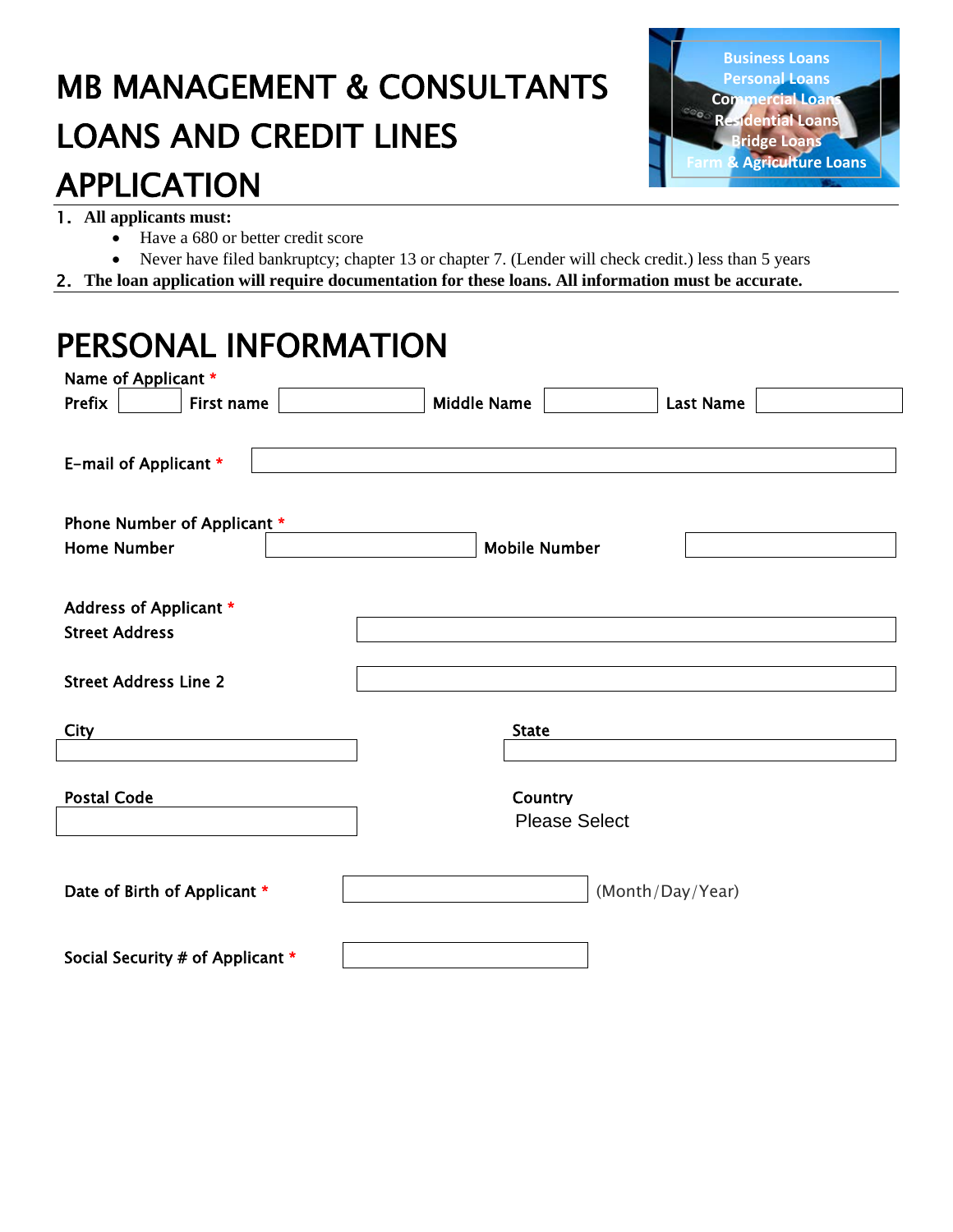| US Citizen *                                                      |                                                 |                                        | If No, Resident Number |  |  |
|-------------------------------------------------------------------|-------------------------------------------------|----------------------------------------|------------------------|--|--|
| <b>Country of Citizenship</b>                                     |                                                 |                                        |                        |  |  |
| Driver's License # of Applicant *<br><b>Issue Date</b>            |                                                 | <b>State</b><br><b>Expiration Date</b> |                        |  |  |
|                                                                   |                                                 |                                        |                        |  |  |
| <b>FINANCIAL INFORMATION</b>                                      |                                                 |                                        |                        |  |  |
| Personal Income *                                                 |                                                 |                                        |                        |  |  |
| Annual Household Income *                                         |                                                 |                                        |                        |  |  |
| Rent or Own Home *                                                |                                                 |                                        |                        |  |  |
| If Own, Estimated Home Value<br><b>Monthly Housing Payment</b>    |                                                 |                                        |                        |  |  |
| Personal Credit Score of Applicant *                              |                                                 |                                        |                        |  |  |
| What is the purpose for the loan *                                |                                                 |                                        |                        |  |  |
| Have you ever declared bankruptcy *<br>$\bigcup$ Yes $\bigcup$ No |                                                 | If yes, what year *                    |                        |  |  |
|                                                                   | Debt to Income Ratio * (per your credit report) |                                        |                        |  |  |
|                                                                   | <b>Total Debt</b>                               |                                        |                        |  |  |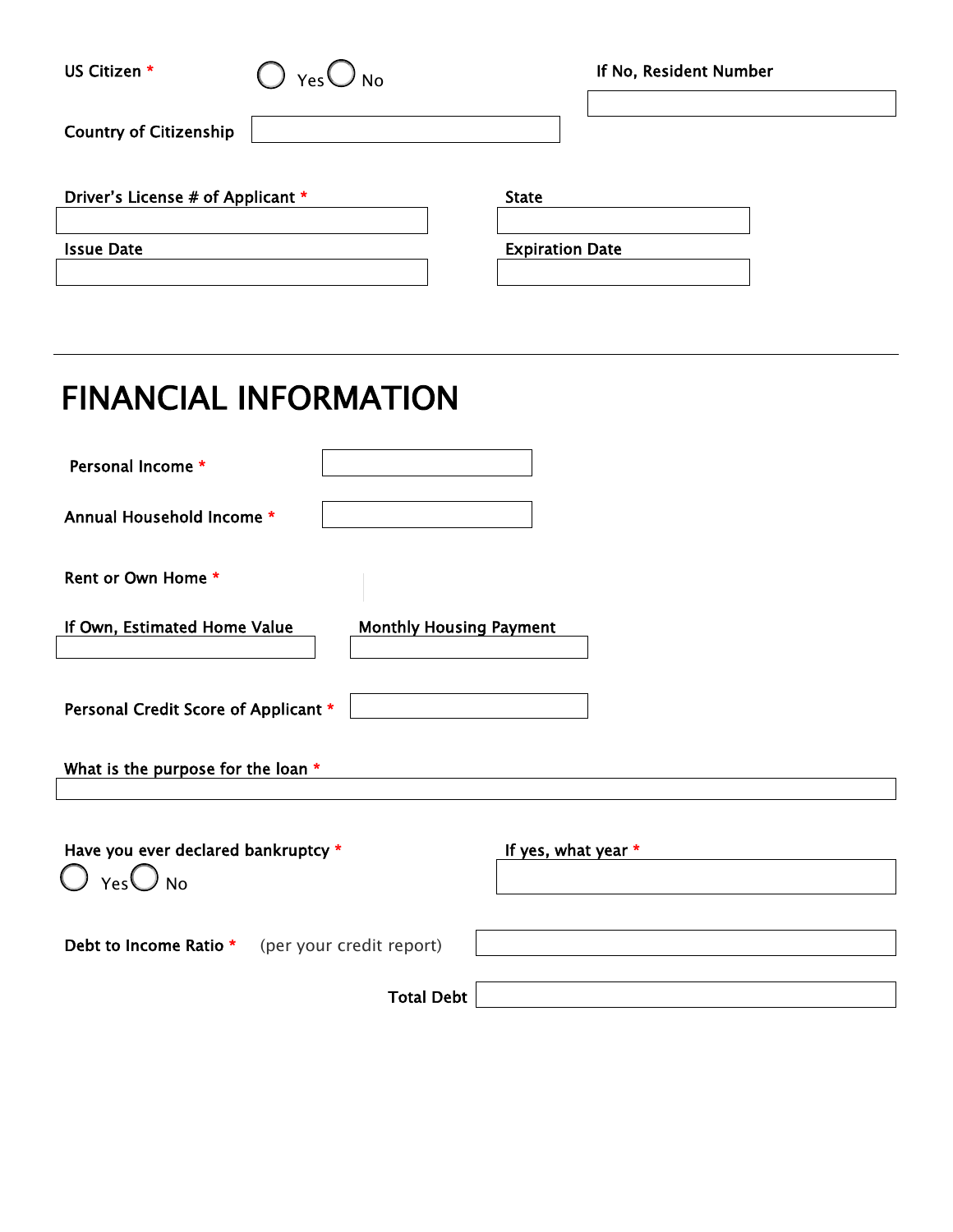#### **BUSINESS INFORMATION**

| <b>Business Location *</b>   |                                    |
|------------------------------|------------------------------------|
| <b>Street Address</b>        |                                    |
| <b>Street Address Line 2</b> |                                    |
| City                         | <b>State</b>                       |
|                              |                                    |
| <b>Postal Code</b>           | Country                            |
|                              | <b>Please Select</b>               |
|                              |                                    |
| <b>Business Type *</b>       | <b>Years Owned</b>                 |
| <b>Percent of Ownership</b>  | <b>Business Gross Annual Sales</b> |
|                              |                                    |

#### OTHER INFORMATION

Did you apply elsewhere for unsecured loans or lines of credit in the past 60 days \*  $\bigcirc$  Yes $\bigcirc$  No

If yes, List Banks Names \*

Do you have any open unsecured loans or lines of credits? (not including credit cards) \*

 $\bigcirc$   $_{\mathsf{Yes}}\bigcirc$  no

If yes, List Banks Names \*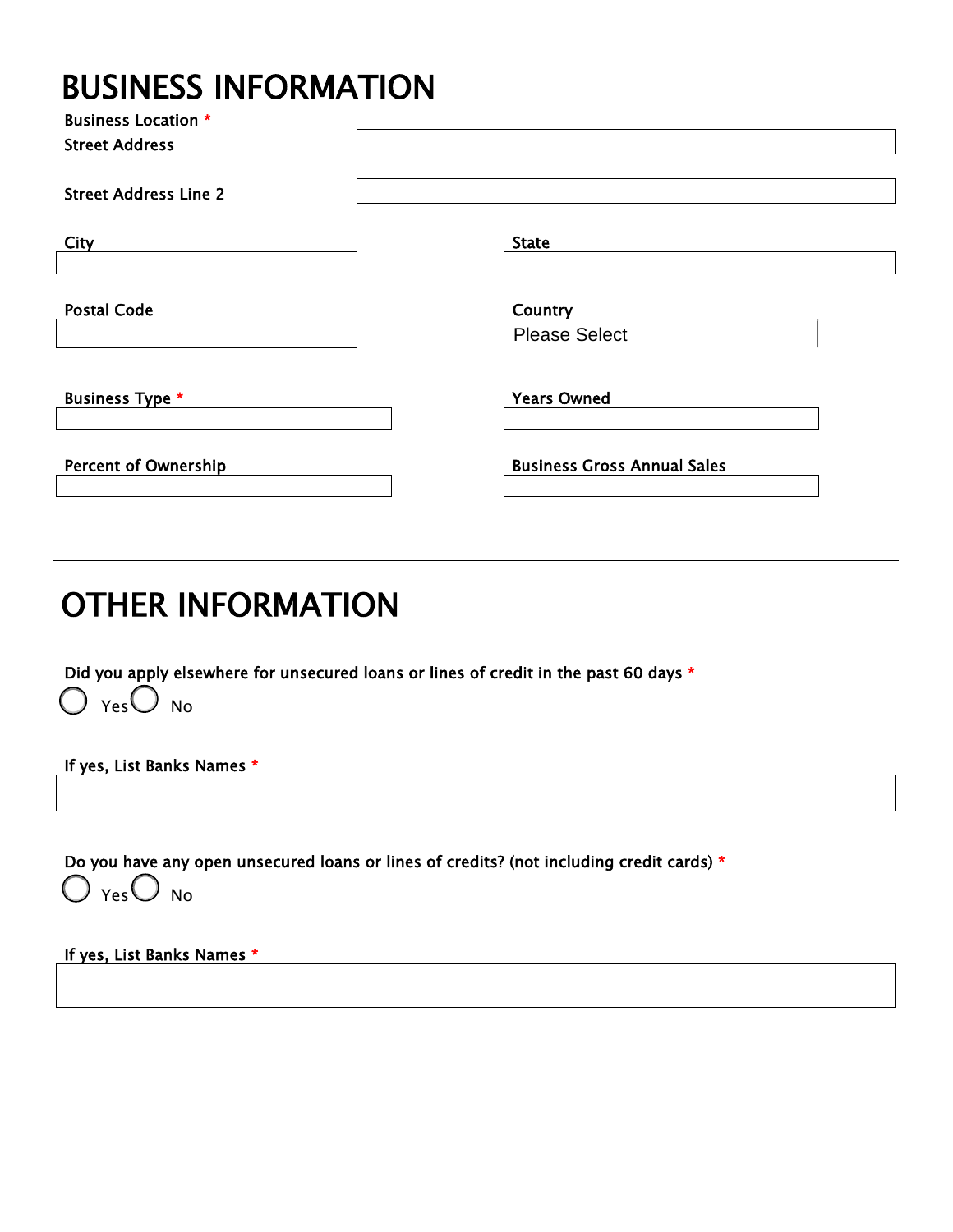### AUTHORIZATON

I agree that the information herein is true and correct \*

Yes

Signature  $*$ 

| Date * |  |  |
|--------|--|--|
|        |  |  |
|        |  |  |
|        |  |  |

## REQUIRED DOCUMENTS & SUBMITTING INSTRUCTIONS

| Checklist * |                                                                           |
|-------------|---------------------------------------------------------------------------|
|             | Copy of applicant Driver's license                                        |
|             | Read carefully before completing the application                          |
|             | Complete all applicable fields                                            |
|             | If emailing application, you can type in your name in the signature field |
|             | If faxing application, you must physically sign your name                 |

You understand that by proceeding with *MB Management & Consultants* you are granting *MB Management & Consultants* power of attorney to represent you, only in the act of the application and loan process, either written, electronically, verbally, or otherwise. You grant *MB Management & Consultants* the right to communicate with all lenders on your behalf verbally or through e-mail (e-mail set up by *MB Management & Consultants*). You also grant *MB Management & Consultants* access to your credit report and understand that *MB Management & Consultants* may utilize a credit report for up to 180 days.

You agree not to apply for Unsecured Loans or Lines of credit to any lenders that *MB Management & Consultants* applied you to for 180 days from ending services with *MB Management & Consultants* will submit an application on your behalf at 2 to 5 credit providers. Some credit providers we have direct relationships with, and some we will use our expert placement skills to obtain your approvals.

#### *MB Management & Consultants* **has NO UPFRONT FEE. The only time fee is due to** *MB Management & Consultants* **is after you are 100% approved AND receive access to the funds.**

You agree to pay *MB Management & Consultants* a loan consulting and placement fee of <u>4 %</u> of the **gross loan amount dollar amount.**

**This fee is due within 2 business days of you receiving funds. There will be a \$500 late fee if payment is made beyond this date.**